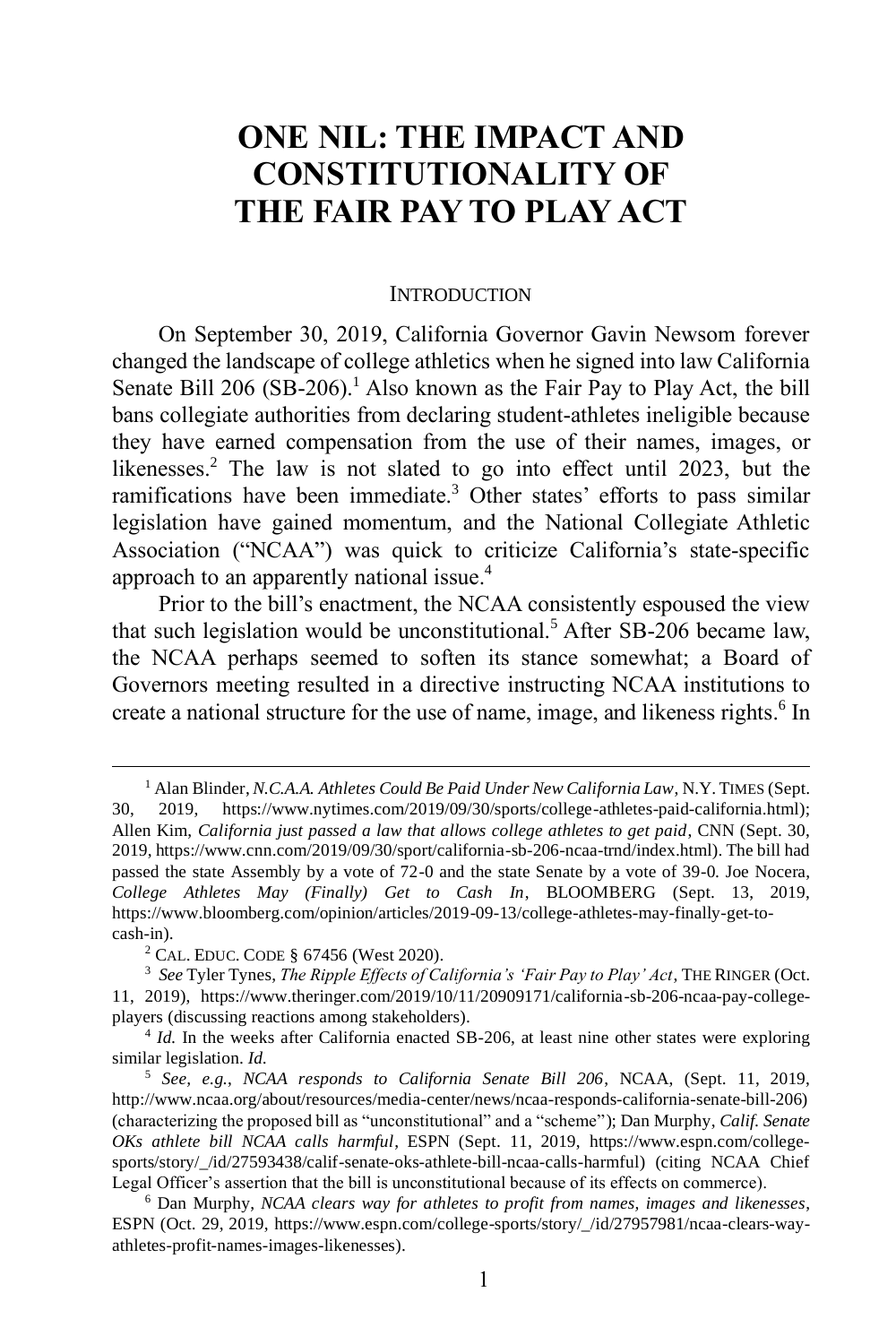spite of this declaration, the NCAA largely maintains the view that SB-206 is unconstitutional.<sup>7</sup> In its statement following the conclusion of that Board of Governors meeting, the NCAA asserted that California's law "likely is unconstitutional" and that it will explore "all potential next steps"<sup>8</sup>

This paper examines the impact of SB-206 on the NCAA's conception of amateurism and scrutinizes potential constitutional arguments against the legislation. <sup>9</sup> The paper argues that constitutional challenges are at least viable, though by no means promising. <sup>10</sup> Part I of this paper traces the legal history of amateurism in collegiate athletics.<sup>11</sup> Part II looks at SB-206 in detail and considers its impacts on amateurism. <sup>12</sup> Part III discusses the potential legal challenges the NCAA might consider and suggests that—in addition to a possible Commerce Clause argument—the NCAA might consider challenging SB-206 on First Amendment grounds.<sup>13</sup>

#### I. AMATEUR HOUR:

### A BRIEF LEGAL HISTORY OF AMATEURISM IN THE NCAA

Under NCAA rules, only amateur student-athletes are eligible to participate in intercollegiate athletics.<sup>14</sup> An athlete who loses amateur status therefore cannot take part in NCAA competitions.<sup>15</sup> NCAA Bylaws enumerate seven actions that will lead to the termination of an athlete's amateur status; among these are use of athletic skill for pay, acceptance of a future promise of pay, and entrance into an agreement with an agent.<sup>16</sup>

<span id="page-1-0"></span>American courts have long embraced the NCAA's conception of amateurism. <sup>17</sup> In the seminal 1984 case of *NCAA v. Board of Regents*, Justice Stevens articulated the immense deference given to the NCAA by the

<sup>15</sup> NCAA Bylaw 12.1.2.

<sup>16</sup> *Id.* An athlete will also lose amateur status for signing a contract to play professionally, receiving financial assistance based on athletic skill, competing on a professional team, or entering into a professional draft. *Id.*

<sup>7</sup> *Questions and Answers on Name, Image and Likeness*, NCAA.ORG (Oct. 29, 2019, http://www.ncaa.org/questions-and-answers-name-image-and-likeness).

<sup>8</sup> *Id.*

<sup>9</sup> *See infra* notes 14–67 and accompanying text.

<sup>10</sup> *See infra* notes 14–67 and accompanying text.

<sup>11</sup> *See infra* notes 14–29 and accompanying text.

<sup>12</sup> *See infra* notes 30–41 and accompanying text.

<sup>13</sup> *See infra* notes 42–67 and accompanying text.

<sup>&</sup>lt;sup>14</sup> NCAA Bylaw 12.01.1. The "Principle of Amateurism," one of the NCAA's sixteen guiding principles, explains that "participation should be motivated primarily by education … and studentathletes should be protected from exploitation by professional and commercial enterprises." NCAA Const. art. II.

<sup>17</sup> *See* Tibor Nagy, *The Blind Look Rule of Reason: Federal Courts' Peculiar Treatment of NCAA Amateurism Rules*, 15 MARQ. SPORTS L. REV. 331, 343 (2004-2005) (explaining that courts tend to view NCAA amateurism rules as reasonable).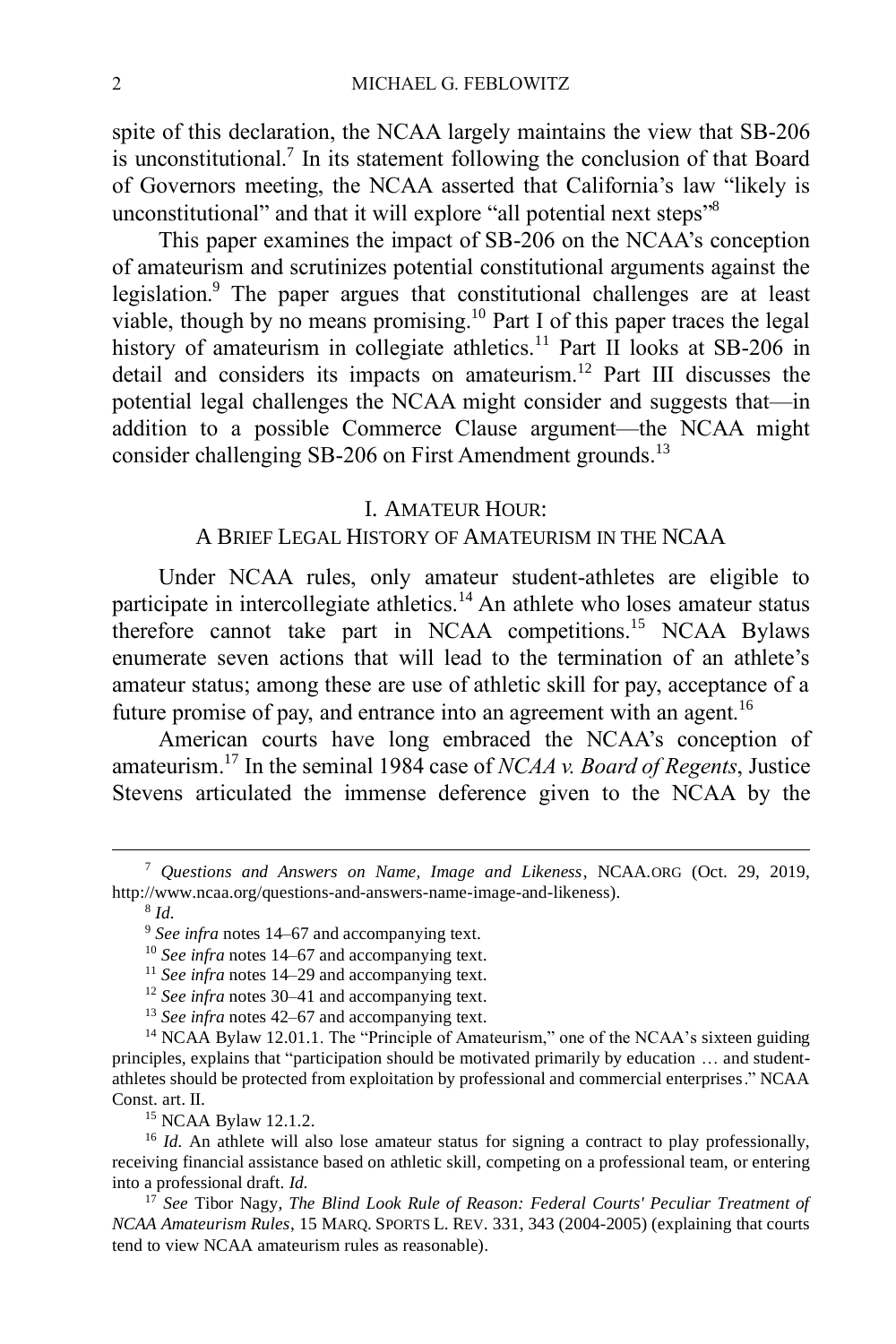Supreme Court.<sup>18</sup> In dicta, he explained that "[t]he NCAA plays a critical role in the maintenance of a revered tradition of amateurism in college sports" and "[t]here can be no question but that it needs ample latitude to play that role."<sup>19</sup> Federal courts solidified this deferential approach over several decades.<sup>20</sup> In *McCormack v. NCAA*, a 1988 antitrust lawsuit over constraints on studentathlete compensation, the Fifth Circuit echoed the Supreme Court's sentiment from *Board of Regents*. <sup>21</sup> Specifically, it noted that the NCAA's "eligibility rules create the product and allow its survival in the face of commercializing pressures."<sup>22</sup> In 1992, in *Banks v. NCAA*, the Seventh Circuit similarly  $\tilde{d}$  disposed of another antitrust challenge to the NCAA's model.<sup>23</sup> Responding to an attack against the ban on hiring agents and entering professional drafts, the court explained that "[e]limination of the no-draft and no-agent rules would fly in the face of the NCAA's amateurism requirements."<sup>24</sup>

<span id="page-2-0"></span>The immense deference afforded to the NCAA by federal courts finally began to erode in 2014, when the U.S. District Court for the Northern District of California issued its ruling in *O'Bannon v. NCAA*. <sup>25</sup> In the holding, Judge Wilken attacked the NCAA's longstanding use of the Supreme Court's famous dicta to justify unfettered discretion over amateurism, stating that *Board of Regents* "does not stand for the sweeping proposition that studentathletes must be barred … from receiving any monetary compensation for the commercial use of their names, images, and likenesses."<sup>26</sup> Although the Ninth Circuit vacated a portion of Judge Wilken's order—that schools be allowed to set aside money and eventually pay certain student-athletes for the use of their names, images, and likenesses—the court left a significant portion of her holding intact.<sup>27</sup> The Ninth Circuit affirmed that the NCAA's amateurism rules violated federal antitrust laws.<sup>28</sup> It was the first time a court had deemed

<sup>23</sup> *See* Banks v. NCAA, 977 F.2d 1081, 1093–94 (7th Cir. 1992).

<sup>24</sup> *Id.* at 1092.

<sup>27</sup> Solomon, *supra* not[e 25.](#page-2-0)

<sup>18</sup> NCAA v. Bd. of Regents, 468 U.S. 85, 120 (1984).

<sup>&</sup>lt;sup>19</sup> *Id.* The Court struck down a 1981 college football television plan on the grounds that its anticompetitive nature violated § 1 of the Sherman Act, but Justice Steven's dicta became critical in subsequent cases involving the notion of amateurism. *Id.*; s*ee* Nagy, *supra* note [17,](#page-1-0) at 341–42 (characterizing Justice Steven's dicta as the "final word" on amateurism).

<sup>20</sup> *See* Daniel E. Lazaroff, *The NCAA in Its Second Century: Defender of Amateurism or Antitrust Recidivist?*, 86 OR. L. REV. 329, 347–48 (2007).

<sup>21</sup> *See* McCormack v. NCAA, 845 F.2d 1338, 1344 (5th Cir. 1988) (quoting the Supreme Court's stance on amateurism).

<sup>22</sup> *Id.* at 1345.

<sup>25</sup> Jon Solomon, *The History Behind the Debate Over Paying NCAA Athletes*, THE ASPEN INSTITUTE (Apr. 23, 2018, https://www.aspeninstitute.org/blog-posts/history-behind-debatepaying-ncaa-athletes/).

<sup>26</sup> O'Bannon v. NCAA, 7 F. Supp. 3d 955, 999 (Cal. N.D. 2014), *vacated in part*, 802 F.3d 1049 (9th Cir. 2015).

<sup>28</sup> O'Bannon v. NCAA, 802 F.3d 1049, 1079 (9th Cir. 2015).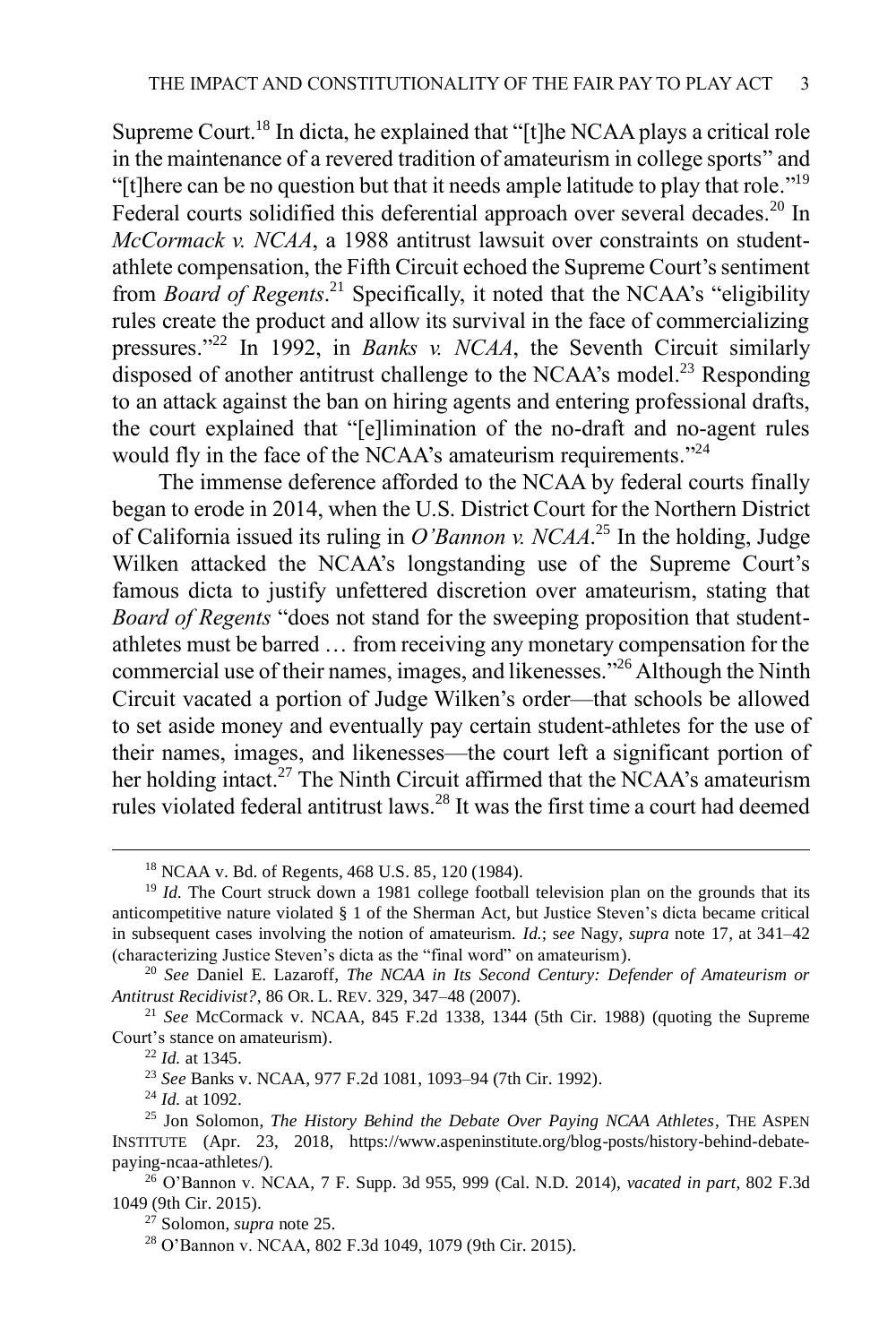the NCAA's amateurism rules unconstitutional, and it helped lay the foundation for the California legislature to get its own say in defining the bounds of amateurism. 29

## <span id="page-3-0"></span>II. CALIFORNIA GOLD RUSH: UNDERSTANDING THE FAIR PAY TO PLAY ACT

Originally authored by California Senator Nancy Skinner, SB-206 sailed through the state legislature before ultimately becoming law.<sup>30</sup> The operative provision of the statute—Section 2—makes certain actions by universities, conferences, the NCAA, and other authorities illegal.<sup>31</sup> Specifically, under the law, "[a] postsecondary educational institution shall not uphold any rule" that prevents a student-athlete "from earning compensation as a result of the use of the student's name, image, or likeness." $\frac{32}{2}$  Similarly, "[a]n athletic association,"—such as the NCAA—"conference, or other group" may not prevent student-athletes from participating in college sports because they have earned compensation from the use of their names, images, or likenesses.<sup>33</sup> The law also bars schools, conferences, the NCAA, and similar authorities from preventing a student from participating in college sports as a result of having hired an agent.<sup>34</sup>

On its face, the Act—written largely in the negative—does not compel any particular action from the NCAA or its member institutions.<sup>35</sup> The mechanism of the law instead rests on the prevention of certain actions by those authorities.<sup>36</sup> In reality, however, the law threatens to undermine the uniformity of the NCAA's standards and may require the NCAA to rework its entire approach to amateurism. <sup>37</sup> California has effectively created its own

<sup>29</sup> Michael McCann, *NCAA Amateurism to Go Back Under Courtroom Spotlight in Jenkins Trial*, SPORTS ILLUSTRATED (Apr. 2, 2018, https://www.si.com/college/2018/04/02/ncaaamateurism-trial-judge-wilken-martin-jenkins-scholarships) [hereinafter McCann, *Back Under Courtroom Spotlight*]; *see* Michael McCann, *Could 'Fair Pay to Play Act' Pave Way Toward End of Amateurism in Collegiate Athletics?*, SPORTS ILLUSTRATED (May 25, 2019, https://www.si.com/college/2019/05/25/california-fair-pay-play-act-end-ncaa-amateurism) [hereinafter McCann, *End of Amateurism*] (suggesting that SB-206 is a codification of the plaintiffs' victory in *O'Bannon*).

<sup>30</sup> Tynes, *supra* not[e 3.](#page-0-0)

<sup>31</sup> *See* CAL. EDUC. CODE § 67456 (West 2020). Interestingly, the law proscribes certain actions but does not identify any enforcement mechanism; consequences for violating the law remain a hypothetical. *See id.*

 $32$  *Id.* § 67456(a)(1). A late amendment to the bill requires that athletes refrain from entering sponsorship contracts that conflict with the athlete's team contract. *Id.*  $\S 67456(e)(1)$ .

 $33$  *Id.* § 67456(a)(2). The statute names the NCAA—and no other entities—as an example of the type of organization to which the law applies. *Id.*

 $34$  *Id.* § 67456(c)(1).

<sup>35</sup> *See generally* CAL. EDUC. CODE § 67456.

<sup>36</sup> *See id.*

<sup>37</sup> McCann, *End of Amateurism*, *supra* not[e 29.](#page-3-0)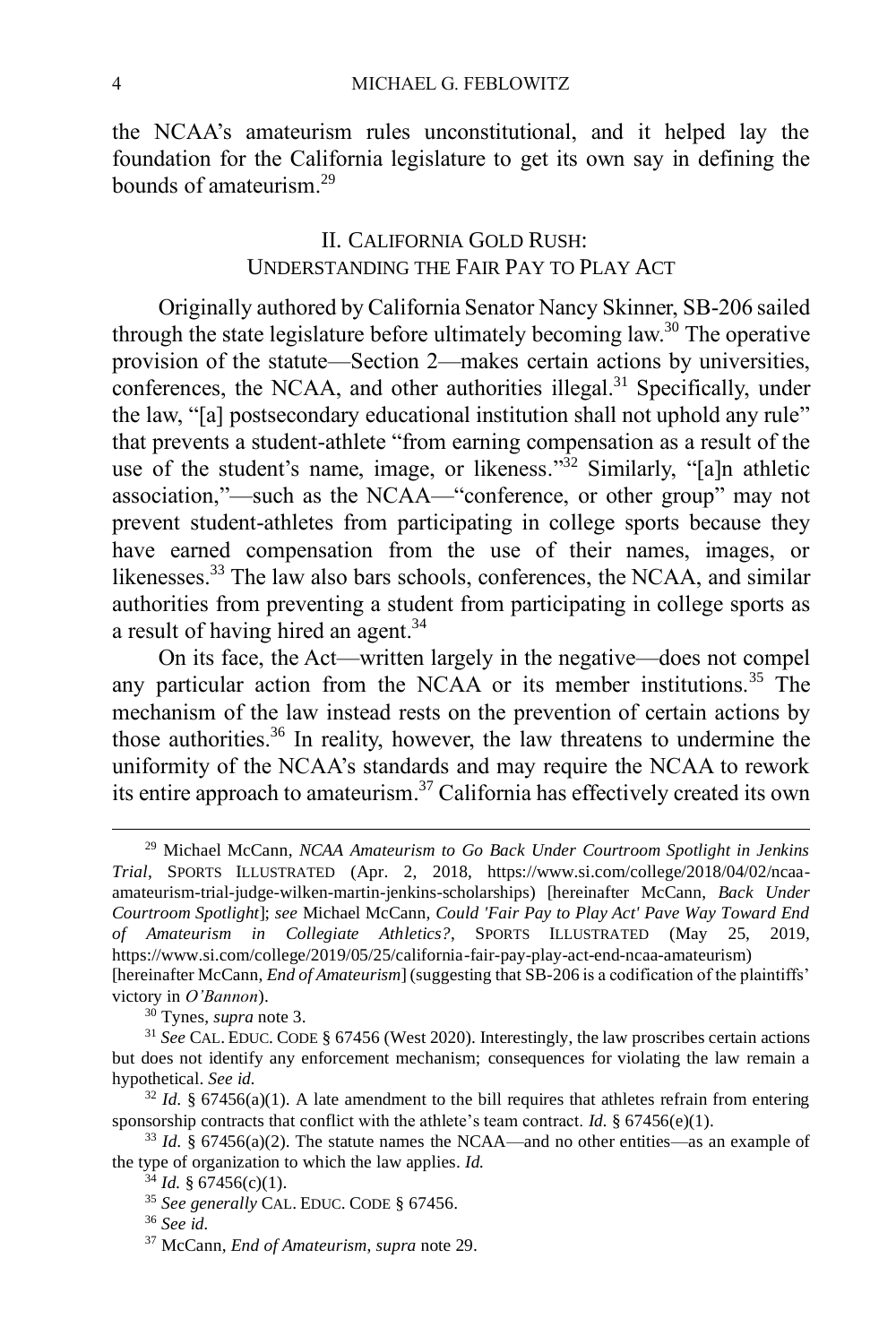definition of amateurism, one that stands diametrically opposed to that of the NCAA.<sup>38</sup> Crucially, the statute signals the end of an era for the NCAA.<sup>39</sup> For decades, the organization had enjoyed largely unfettered control over the definition of amateurism, subject only to occasional—albeit recently increasing—scrutiny from the courts. $40$  With the passage of SB-206, California legislators have launched a debate as to whether it should be the States, and not the NCAA, that define what amateurism entails.<sup>41</sup>

# <span id="page-4-0"></span>III. SEE YOU IN COURT? HOW THE NCAA MIGHT ARGUE UNCONSTITUTIONALITY

Given what is at stake for the NCAA, it is no surprise that the organization is exploring potential strategies for negating the Fair Pay to Play Act before the law begins to operate in  $2023<sup>42</sup>$  If the NCAA stands by its previous comments, one avenue it may pursue is a challenge to the Act's constitutionality.<sup>43</sup> Such a lawsuit could be mounted using a number of legal arguments; this paper addresses two possibilities: a Commerce Clause challenge and a First Amendment freedom of association challenge.<sup>44</sup>

Although the NCAA has not yet mounted a formal challenge to SB-206, it has publicly hinted at what its preferred legal argument might be.<sup>45</sup> In September 2019, the NCAA's Chief Legal Officer suggested the bill violates the Constitution because it impermissibly impacts interstate commerce.<sup>46</sup> The NCAA similarly hinted at this contention in its latest letter to Governor

- <sup>43</sup> *See NCAA responds to California Senate Bill 206*, *supra* not[e 5.](#page-0-2)
- <sup>44</sup> *See infra* note[s 45](#page-4-0)[–67](#page-6-0) and accompanying text.

<sup>38</sup> *Compare* CAL. EDUC. CODE § 67456(a)(2), (c)(1) (making it illegal in California to revoke eligibility for hiring an agent or earning compensation from use of name, image, or likeness), *with* NCAA Bylaw 12.1.2 (revoking amateur status, and thus eligibility, for taking compensation or hiring an agent).

<sup>39</sup> *See* McCann, *End of Amateurism*, *supra* not[e 29](#page-3-0) (detailing the possible fallout from SB-206).

<sup>40</sup> *See* Nagy, *supra* not[e 17,](#page-1-0) at 343 (highlighting the deference courts have historically given to the NCAA); McCann, *Back Under Courtroom Spotlight*, *supra* not[e 29](#page-3-0) (noting a recent surge in litigation over amateurism).

<sup>41</sup> *See* Murphy, supra not[e 6](#page-0-1) (discussing the many states getting involved).

<sup>42</sup> McCann, *End of Amateurism*, *supra* not[e 29.](#page-3-0)

<sup>45</sup> *See* Murphy, *supra* note [5](#page-0-2) (noting comments made by NCAA Chief Legal Officer Donald Remy). Remy also holds the title of COO and acts as the second-in-command behind President Mark Emmert. NCAA Leadership Team, NCAA, http://www.ncaa.org/about/who-we-are/officepresident/ncaa-leadership-team (last visited Feb. 23, 2020).

<sup>46</sup> Murphy, *supra* not[e 5.](#page-0-2)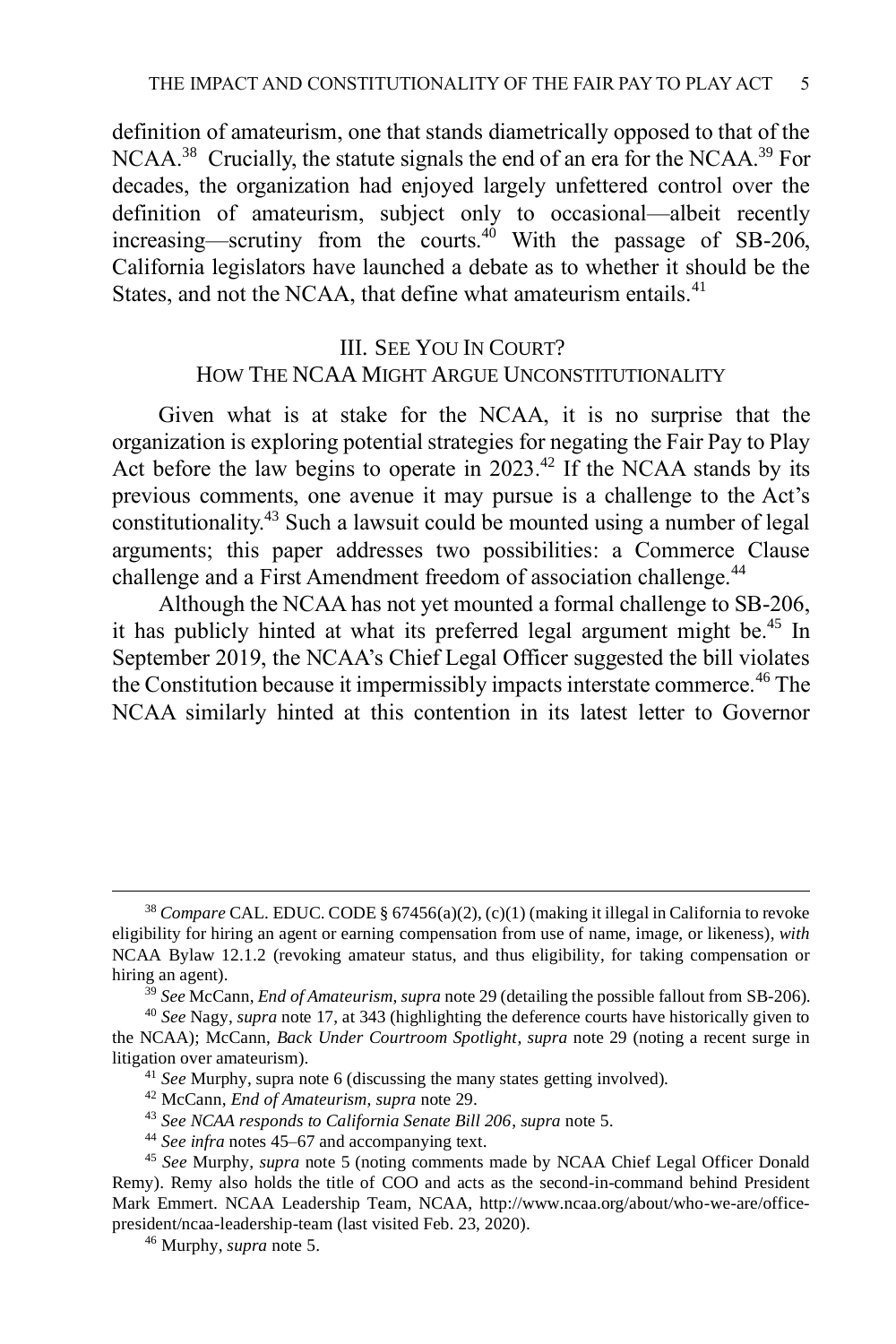Newsom.<sup>47</sup> The argument, as articulated by scholars, is that SB-206 is unconstitutional because it violates the dormant Commerce Clause.<sup>48</sup>

The dormant Commerce Clause is an "implied requirement" within Article I, Section 8, Clause 3 of the U.S. Constitution that "prohibits the states from imposing restrictions that benefit in-state economic interests at out-ofstate interests' expense."<sup>49</sup> State regulations may not "directly discriminate against interstate commerce" in this manner.<sup>50</sup> The NCAA's dormant Commerce Clause argument against SB-206 would be that it puts California's commercial interests above out-of-state commercial interests by allowing compensation for use of names, images, or likenesses in California while barring it in other states.<sup>51</sup>

A dormant Commerce Clause argument would necessarily invoke Ninth Circuit precedent favorable to the NCAA from the 1993 case *NCAA v. Miller*. <sup>52</sup> In *Miller*, the NCAA challenged a Nevada law requiring the NCAA to provide certain procedural due process protections for Nevada parties subject to enforcement proceedings.<sup>53</sup> The Ninth Circuit determined that the Nevada statute violated the Commerce Clause *per se* because it was directed solely at an interstate organization and would have profound effects on the NCAA's interstate commerce.<sup>54</sup>

Despite the promising precedent, the dormant Commerce Clause argument is vulnerable this time around.<sup>55</sup> In *Miller*, the court explained that the "critical inquiry" for such a Commerce Clause argument "is whether the practical effect of the regulation is to control conduct beyond the boundaries of the State." <sup>56</sup> As written, the California statute is directed only towards

<sup>47</sup> *See NCAA responds to California Senate Bill 206*, *supra* not[e 5](#page-0-2) ("It isn't possible to resolve the challenges of today's college sports environment in this way—by one state taking unilateral action.").

<sup>48</sup> *See, e.g.*, Will Jarvis, *A California Bill Would Put College Athletes on a Collision Course With the NCAA — and Their Universities*, CHRON. OF HIGHER EDUC. (June 25, 2019, https://www.chronicle.com/article/A-California-Bill-Would-Put/246562); Chris Sagers, *Letter to Gavin Newsom in Reply to the NCAA: Constitutionality of California SB 206, the "Fair Pay to Play Act"*, (Cleveland State University Research Paper, 2019), https://ssrn.com/abstract=3460551.

<sup>49</sup> 15A AM. JUR. 2D *Commerce* § 102 (2020).

<sup>50</sup> *Id.*

<sup>51</sup> Charles Anzalone, *California bill to pay college athletes runs afoul of Constitution*, U. AT BUFFALO (June 27, 2019, http://www.buffalo.edu/ubnow/stories/2019/06/drew-payingathletes.html).

<sup>52</sup> *See id.*

<sup>53</sup> NCAA v. Miller, 10 F.3d 633, 637 (9th Cir. 1993).

<sup>54</sup> *Id.* at 638.

<sup>55</sup> Ethan Bauer, *Should college athletes be paid for their names and images? Where college sports could go from here*, DESERET NEWS (Oct. 1, 2019, https://www.deseret.com/indepth/2019/9/19/20871318/college-athletes-paid-for-their-names-andimages-college-sports-terrelle-pryor-tattoogate).

<sup>56</sup> *Miller*, 10 F.3d at 639.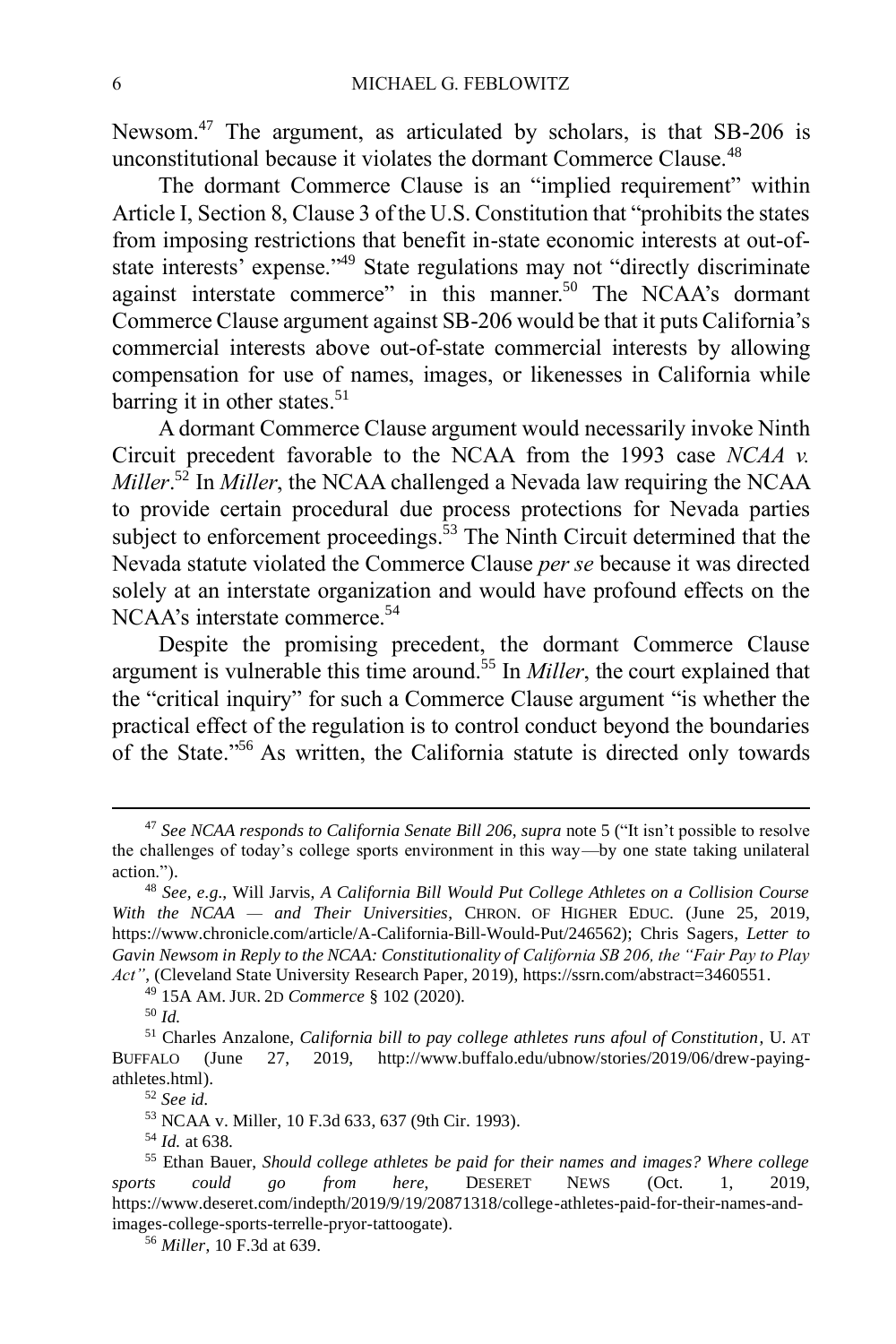conduct within the state and applies to in-state and out-of-state entities alike.<sup>57</sup> Under longstanding Supreme Court precedent, "[w]here the statute regulates even-handedly to effectuate a legitimate local public interest, and its effects on interstate commerce are only incidental, it will be upheld unless the burden imposed on such commerce is clearly excessive in relation to the putative local benefits."<sup>58</sup> Thus, the California statute would likely be subject to this balancing test and very well may stand.<sup>59</sup>

The NCAA might instead consider challenging SB-206 using a First Amendment freedom of association argument.<sup>60</sup> Freedom of association is "the right of individuals to associate with whom they please."<sup>61</sup> It extends to private corporations and encompasses the right of an association to set its own criteria for choosing its members. <sup>62</sup> The freedom of association right is not specifically identified in the Constitution, but courts have consistently held that it derives from or is inherently part of the individual rights enumerated in the First Amendment and that it applies to the States through the Fourteenth Amendment.<sup>63</sup>

In short, a freedom of association argument against SB-206 would contend that the bill unconstitutionally forces the NCAA to associate with parties that it would otherwise avoid. $64$  In the seminal Supreme Court case *Boy Scouts of America v. Dale*, the Court explained that "forced inclusion of an unwanted person in a group infringes the group's freedom of expressive association if the presence of that person affects in a significant way the group's ability to advocate public or private viewpoints." <sup>65</sup> The NCAA could argue that the California statute demands both (a) forced inclusion of unwanted student-athletes whose public endorsements are significantly undermining the NCAA's expression of amateurism and (b) forced inclusion of unwanted member schools that are not upholding the NCAA's rules.<sup>66</sup> Such a claim may also face significant obstacles because freedom of association can "be overridden 'by regulations adopted to serve compelling state interests, unrelated to the suppression of ideas, that cannot be achieved through means significantly less restrictive of associational freedoms."<sup>57</sup>

<span id="page-6-0"></span><sup>57</sup> *See* CAL. EDUC. CODE § 67456 (West 2020).

<sup>58</sup> Pike v. Bruce Church, Inc., 397 U.S. 137, 142 (1970).

<sup>59</sup> *See id.*

<sup>60</sup> *See infra* notes 61–67 and accompanying text.

<sup>61</sup> 16A AM. JUR. 2D *Constitutional Law* § 578 (2020).

<sup>62</sup> *Id.* §§ 584, 585.

<sup>63</sup> *Id.* §§ 578, 579.

<sup>64</sup> *See* CAL. EDUC. CODE § 67456 (West 2020); Boy Scouts of America v. Dale, 530 U.S. 640, 648 (2000) (setting forth the current test for freedom of association and its limitations).

<sup>65</sup> *Dale*, 530 U.S. at 648.

<sup>66</sup> *See* CAL. EDUC. CODE § 67456 (West 2020), *Dale*, 530 U.S. at 648.

<sup>67</sup> *Dale*, 530 U.S. at 648 (quoting Roberts v. U.S. Jaycees, 468 U.S. 609, 623 (1984).